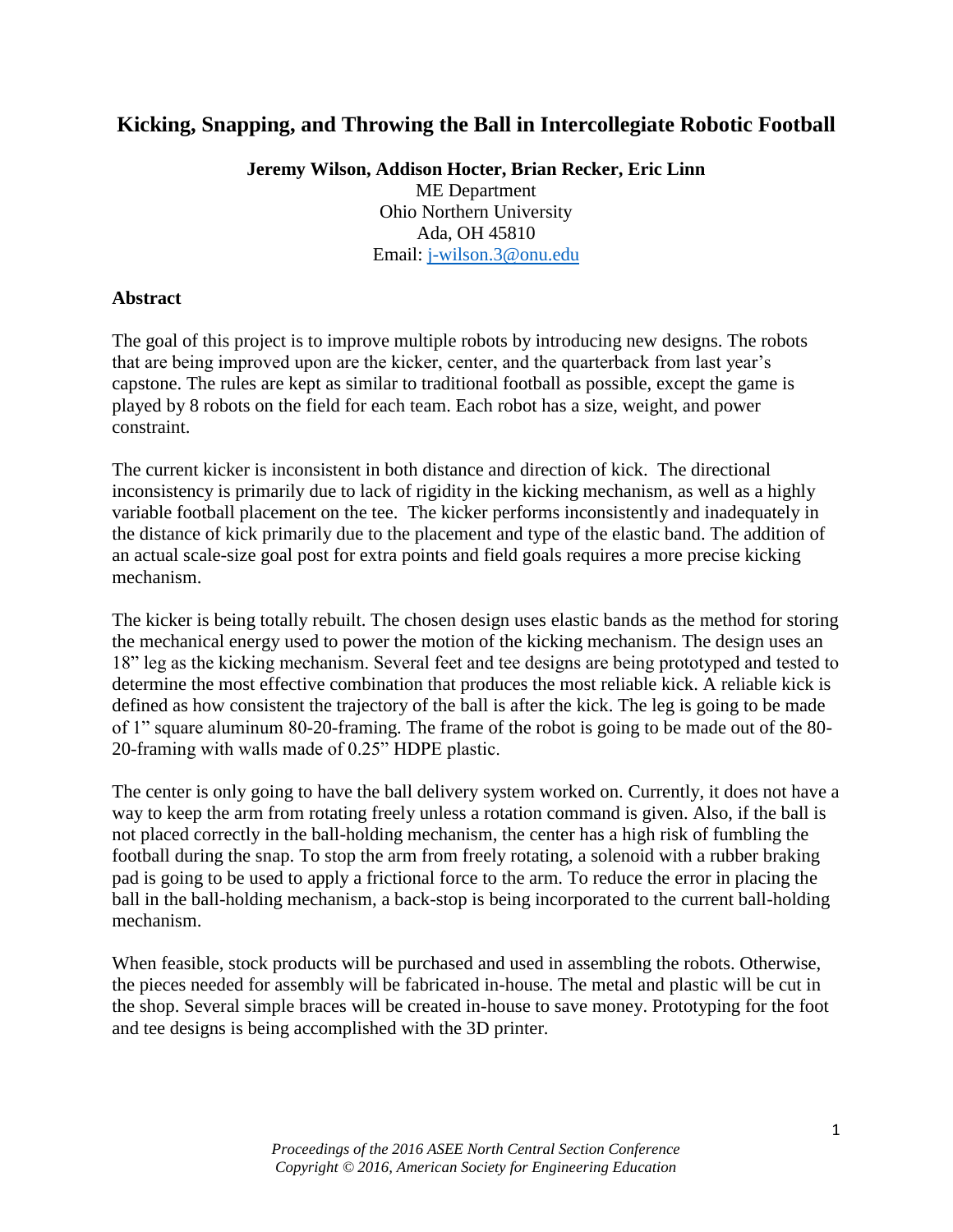### **Introduction**

The first intercollegiate robotic football match was held in 2012 at Notre Dame University between the home team and Ohio Northern University. Since then, six matches have been held between the two teams. The ONU Robotic Football team has proven successful in past performances against Notre Dame but improvements can be made to create a more balanced and effective team. The current team lacks the ability to effectively pass the ball to its receivers. This task has proven difficult in robotic football and as a result the scoring system has been adjusted to encourage passing. The large point increase given for completing passes made it a desirable goal, but the passing skills of the previous ONU quarterback were too inaccurate, too inconsistent, and lack any form of automation. These deficiencies result in a passing game that was negatively influenced by operator and system error. Fielding the pass is also a difficult process for the ONU receivers as it relies solely on human interaction for positioning and route running. The lack of catching ability of the receivers reduces the completion percentage and increases the chances of a costly interception. The robots have become old and worn down since they were built 5 years ago.

The capstone group selected a few robots to work on over the course of the school year. The robots selected were the kicker, center, and quarterback. Each of these robots came with several issues that the group was looking to fix with either improvements or with completely new designs. The current kicker doesn't kick the ball far enough to complete an extra point kick with the new rules. The center has some extra motion in the snapping apparatus that could cause unnecessary damage. The quarterback was damaged at the end of last year and needed repaired. Improvements to these robots are looking to drastically improve the performance of the team.

## **Rules of Play**

The game of Robotic football is similar to regular human football in how the game is played and scored, however, with remotely controlled mechatronic machines, additional new rules had to be introduced. The game is played between two teams, each consisting of eight players, and a minimum of five functioning players on the field. A violation in either of these rules results in a 1- point delay of game penalty. Since the robots are controlled remotely, human interaction during actual gameplay is prohibited except for when the balling is being placed on the Center before an offensive play or when the ball needs to be placed in the kicker on kick offs, punts, and field goals.

Regarding the actual robot, the machine cannot weigh more than 30 lbs., and powered by a DC power supply, which cannot exceed more than 24 volts. An accelerometer must be implemented on every robot that takes the field, and must provide 2 seconds of immobilization upon being tackled through an interrupt routine in the microcontroller. Regarding the physical build, there are no restrictions on the shape of the base plate, however, all players must fit within a 16 inch square, and a 24 inch tall box at the beginning of any play. Yet, these dimensions expand after the ball has been snapped by the quarterback.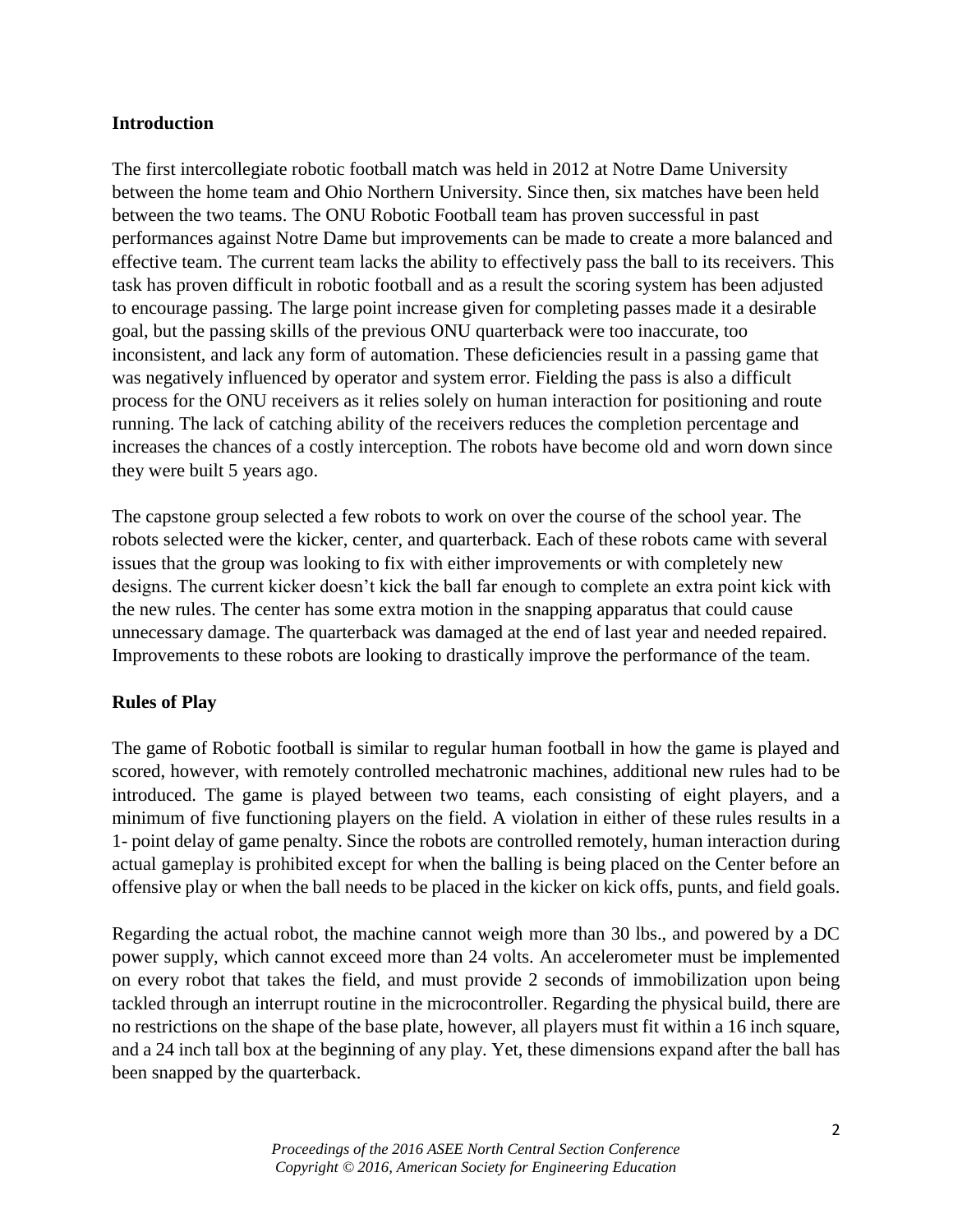The game is comprised of two 15-minute halves and a 10-minute halftime. The play clock for any offensive play is 25 seconds, which is indicated by the play clock, and starts when the referee spots the ball to initiate a play. Failure to start play after the play clock has expired is a 1 point delay of game penalty. The game clock stoppage occurs when there is a change in possession, dead-ball penalty, a score, or a time out is called. In addition, each team is allowed 2 time outs per half that last up to 1 minute, and the play clock will start from 25 after that 1 minute has expired. The game, surprisingly, can end in a tie, and no overtime will be played.

The scoring rules are very different than regular football as it reflects the difficulty in passing and catching the football. A touchdown is still worth 6 points, however, the point after is worth 2 points. If the ball is ran or passed in the PAT is then worth 1 point. A completed forward pass that is approximately  $5 - 15$  feet passed the line of scrimmage is worth 7 points, and anything further than 15 feet is worth 12 points. If a pass is intercepted within the 5-15 feet range of the line of scrimmage 2 points and possession of the ball is awarded to the defense, and anything after 15, 3 points and the ball would be the reward. A pass is caught or intercepted when a robot makes contact with the ball before it touches the ground. In other words, the wide receiver or safety need not actually catch the ball, but only hit the ball while it is in the air. Nevertheless, if the robot can catch the ball on either team, the robot can advance the ball.

The traditional rules of the game of football are upheld such as neutral zone infraction, pass interference, illegal contact beyond a certain distance from the line of scrimmage, roughing the passer, false start, and illegal motion on the offensive end. However, instead of yards beginning tack on based on a penalty, the distance the ball will move forward is measured in feet.

### **Previous Designs**

The current kicker was designed 5 or 6 years ago when the rules for extra-point kicks were less strict. Extra points and field goals only required the ball to be kicked beyond the end zone for the kick to be good. The new rules specify that an extra point and field goal are good if they travel through the uprights of the scale-sized goal post. The current kicker is constructed out of HDPE plastic, as specified in the rules. It uses an elastic band to store the energy used for kicking the ball. The elastic band was attached to the top of the kicking leg and to the back of the robot. As the leg is pulled into position, the bands stretch and store the energy. A pin is used to hold the leg back in place until the kicker is in position. The pin is then pulled by a servo motor to release the leg. The tee on the kicker is two flat plates that the ball leans against to prevent it from rolling. The ball lies on its side when being kicked. This method was chosen because the ball must be no more than 3 inches above the ground, and the center of the base plate of the robot must be 3 inches above the ground as well. The kicking leg was made out of quarter-inch thick HDPE plastic. Bracing HDPE was placed at the leg on the axle to help reduce any swaying in the leg as it kicked.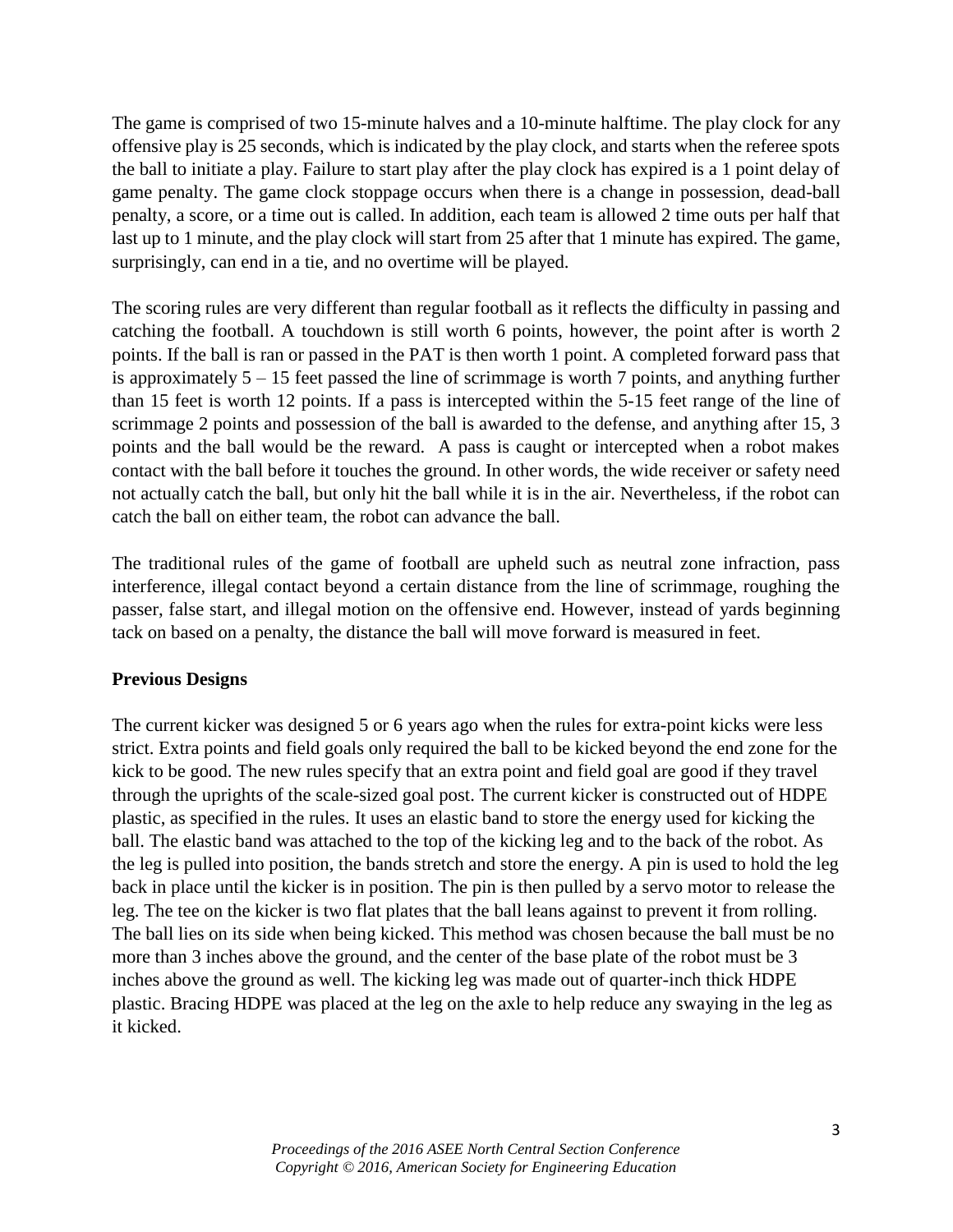

Figure 1: Old Kicker Figure 2: Inside of Old Kicker

The current center is a robot in the shape of a cube. It has a tower on top of the cube with a flat arm connected to the top of the robot. This arm is connected to a servo motor that rotates it 180 degrees to snap the ball. The arm has a claw-like apparatus on the end of it that grips that ball. A servo motor is used to clamp onto the ball. The ball-clamping mechanism is made of a twopronged clamp. The ball is placed between the prongs, and a command is given to clamp the ball. The ball must be placed in a fairly tight tolerance to acquire a good grip on the ball. If the clamp does not get a good hold on the ball, it can fall out during the snapping rotation. After rotating 180 degrees, the ball is around 11 inches from the back of the robot to give enough room for the quarterback or running back to line up for the snap. The motor that rotates the arm doesn't apply any braking force, so it is free to rotate when no command is given. This can cause it to swing away from the base of the robot when hit during play. As this robot is blocking every play, this happens quite frequently. If the center is unable to play, only half points will be awarded. This makes the center a very critical robot in the game. Reducing the amount of chances for it to get damaged is the main improvement the group is looking to make.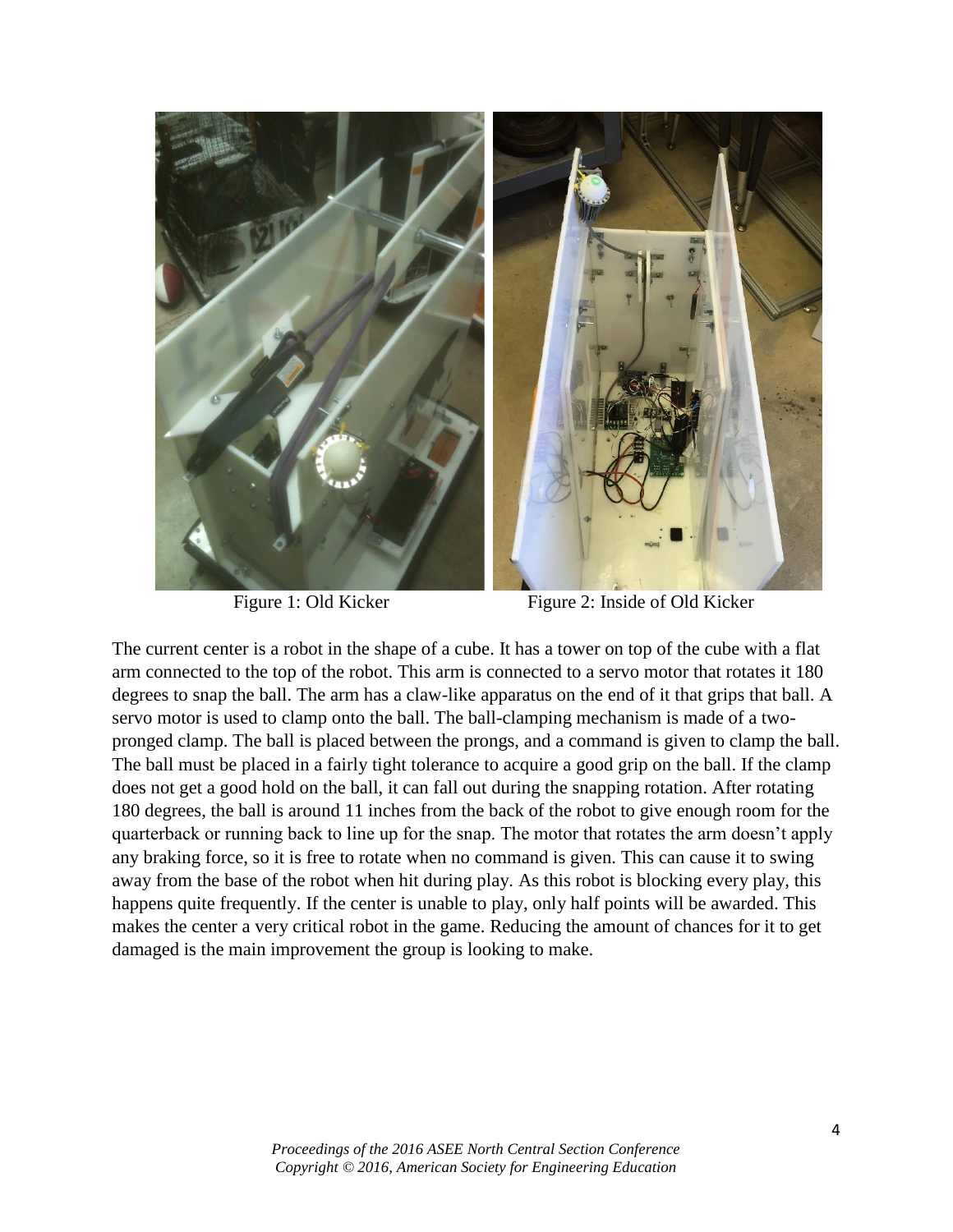



Figure 3: Old Center Figure 4: Old Ball-Holding Mechanism

The quarterback was developed last year by the previous capstone group. That group developed a quarterback and receiver combination that track each other on the field. Each robot has a base that handles the locomotion and a top that rotates to keep the fronts facing each other. Tracking was accomplished with a CMUcam5 Pixy camera on each robot. The quarterback used a servo motor with a hard stop to perform this rotation. The quarterback throws the ball by using rubber wheels on both sides of the ball. These wheels are spun are several different velocities to account for the different throwing distances. The ball is pushed into the wheels, which propel the ball forward into the air. The quarterback had an issue with servo motor control during tracking, which caused it to break the motor used for rotation. After writing an improved control algorithm, last year's team loaded the incorrect code and again damaged the servo motor and burned the wiring. This is the state that the current capstone group inherited the quarterback. Based on the information left by the last group, a diagnosis was needed to find the issue and fix it.

### **Kicker**

To account for the new rule, a new kicker was designed. Using 80-20 aluminum to create a frame with the HDPE plastic making up the walls. The design continues to use an elastic band system to store the energy for the kick. The elastic bands in the new design create around twice the amount of force for the same distance stretched as the current band. A roller is being used to reduce the friction and rubbing of the bands on the back of the robot. The current band has begun to exhibit tearing. The locking mechanism has also changed from a pin that is pulled by a servo motor to an electromagnet that is controlled by the Arduino. This change was added to account for the pin occasionally sticking, causing the robot to fail to kick the ball. The pin was also located on the inside of the robot, which caused a safety hazard if the leg were to come loose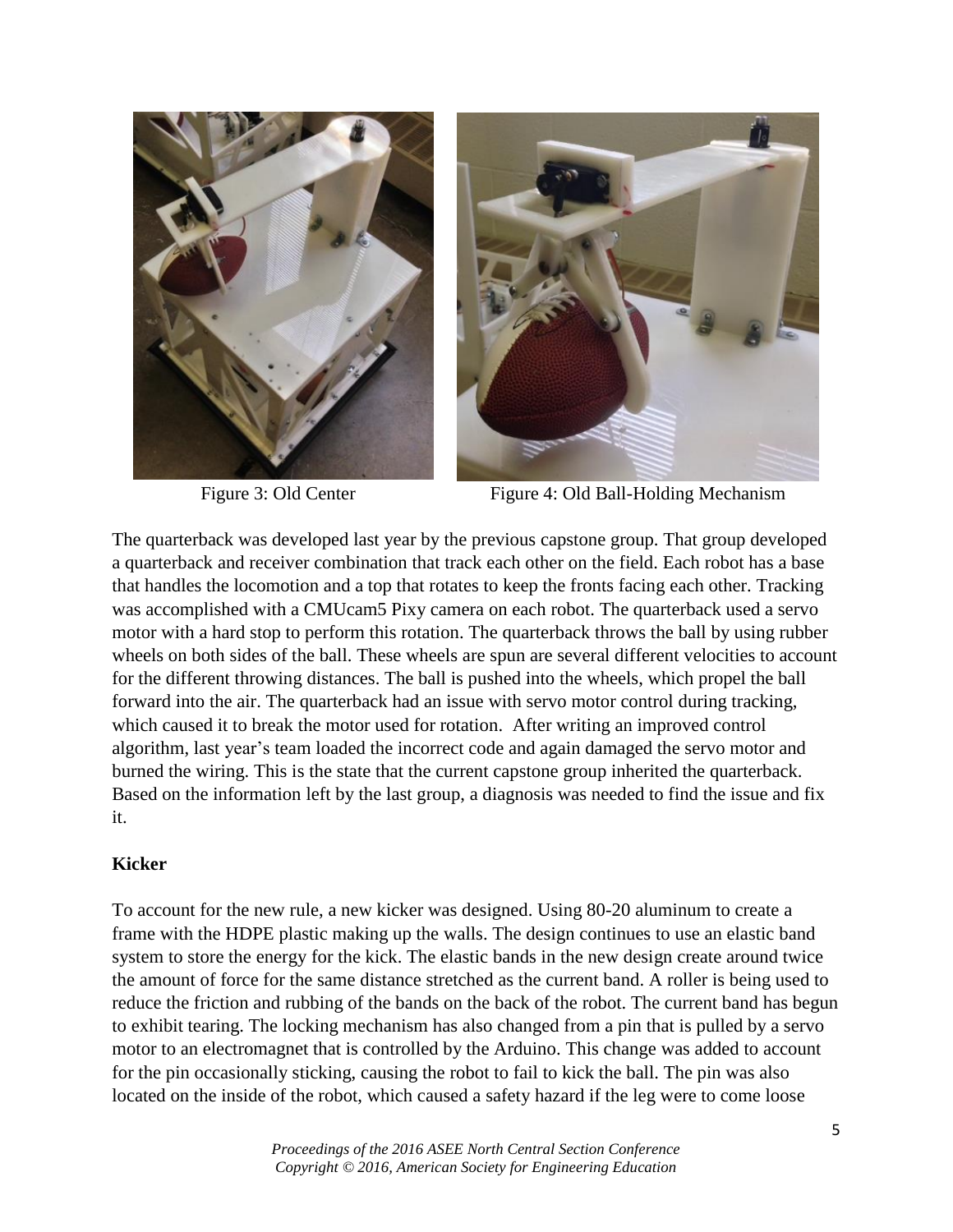while setting the pin in place. The electromagnet is located at the top of the robot so that it can be easily reached. The bottom of the robot has had a small slot cut out to allow the leg to swing lower than the base of the robot. This also allows the kicking tee to be placed below the base, which lets the tee in the new robot be more substantial. The more substantial tee will ensure the ball is placed the same for each kick, increasing the accuracy of the kick. The leg has also been changed to be made of the 80-20 aluminum. This makes the leg more rigid than the previous design. The thicker and sturdier leg will not sway. The foot used to strike the ball is made of 3Dprinted plastic. It was designed to strike the ball such that the ball will leave the robot at a 45 degree angle to maximize the distance travelled by the ball.





Figure 5: New Kicker Figure 6: Inside of New Kicker

## **Center**

Only improvements were designed for the center. A whole new robot is not being created. To prevent the arm from freely rotating, a solenoid is being used to apply a frictional force to the arm to prevent any extra rotation. When the solenoid is energized, the frictional force is removed from the arm to allow the intended rotation to occur. The solenoid is energized whenever a command to rotate is given. The solenoid will be attached to a spring that will apply the actual frictional force to the arm. The spring will be depressed by the energized solenoid, removing the force. Another design change to the center is to add a backstop to the ball-clamping mechanism. This will allow the user to place the ball correctly each play, without wasting any time. It will prevent the ball from being fumbled at the start of the play.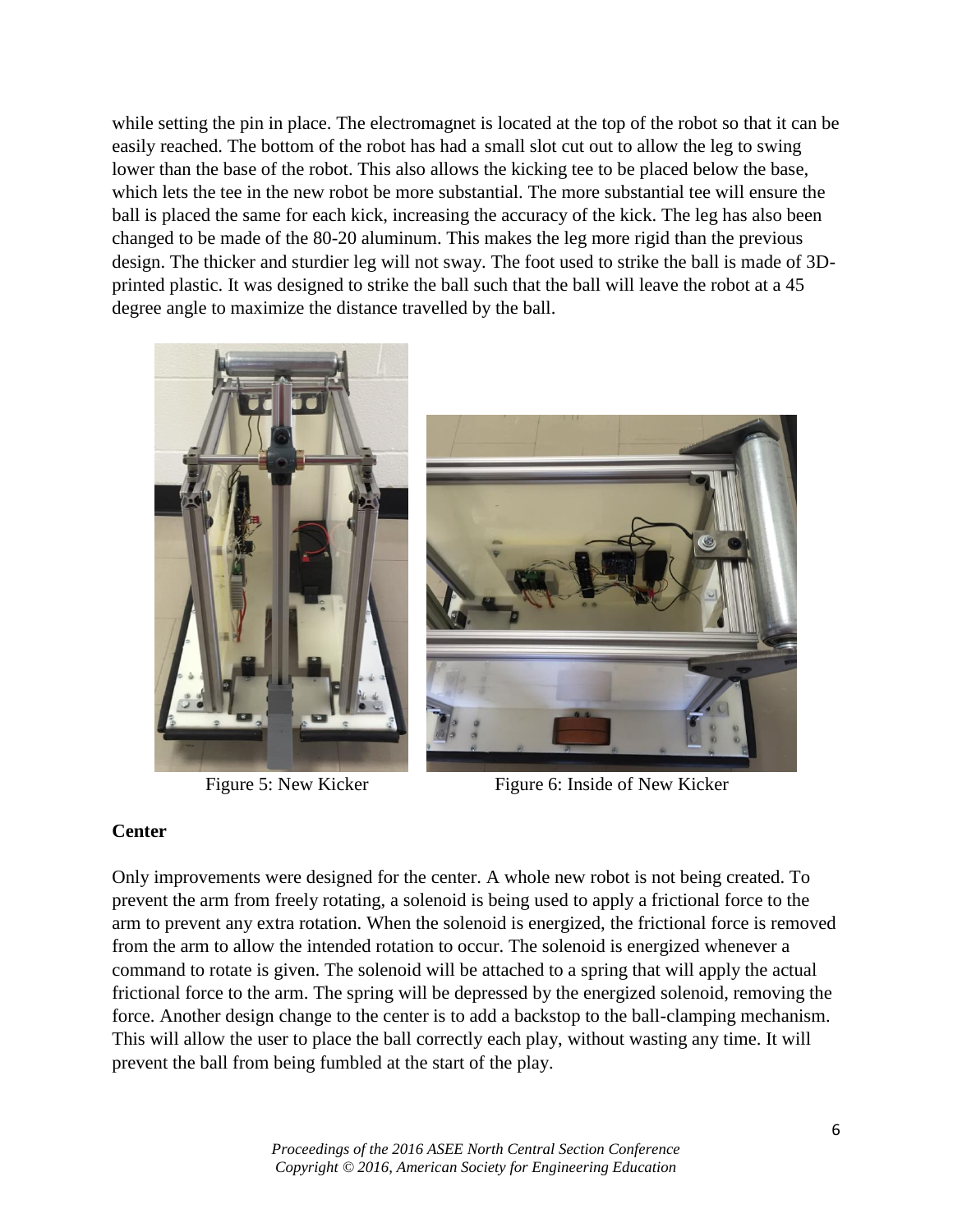

Figure 7: New Ball-Holding Mechanism Figure 8: Solenoid Figure 9: Front of Claw





## **Quarterback**

The quarterback was rewired so that a diagnosis could be made to determine what should be fixed. It was initially thought that the motor was unable to apply enough of a braking torque to prevent the top from rotating all the way into the hard stop. It was found that the motor was able to provide enough torque to stop the motor before the hard stop. The software that was embedded on the Arduino was not commanding any braking torque. It was just commanding the motor to stop, without providing any force. With this in mind, new software was developed to control the tracking of the receiver. Fuzzy logic and PID control systems were created and simulated using MathWorks products. It was determined after simulation testing that a PID controller would perform better for this application. A testing apparatus seen in Figure 1 was constructed to physically test the control algorithm prior to testing on the actual robot. The specific type of motor used has its own closed loop controller which does not provide position feedback to the microcontroller (Arduino MEGA). This makes motor control difficult and is likely why the previous year's team had the issues they did. To make control easier, the motor unit was modified for position feedback to the microcontroller. The performance was still not acceptable so the motor unit was modified for continuous rotation. Modifying for continuous rotation allows for a more direct control over motor voltage. With the continuous rotation modification complete, the system performed with acceptable behavior on the testing apparatus. The new control algorithm makes the system capable of leading a receiver if the receiver is travelling across the field. This is to allow for passing on the move instead of the traditional system, which has the receiver drive forward several feet and stop. Although the quarterback will be programmed to have limited rotation, mechanical hard-stops will be installed to ensure that the robot is not damaged from over-rotating.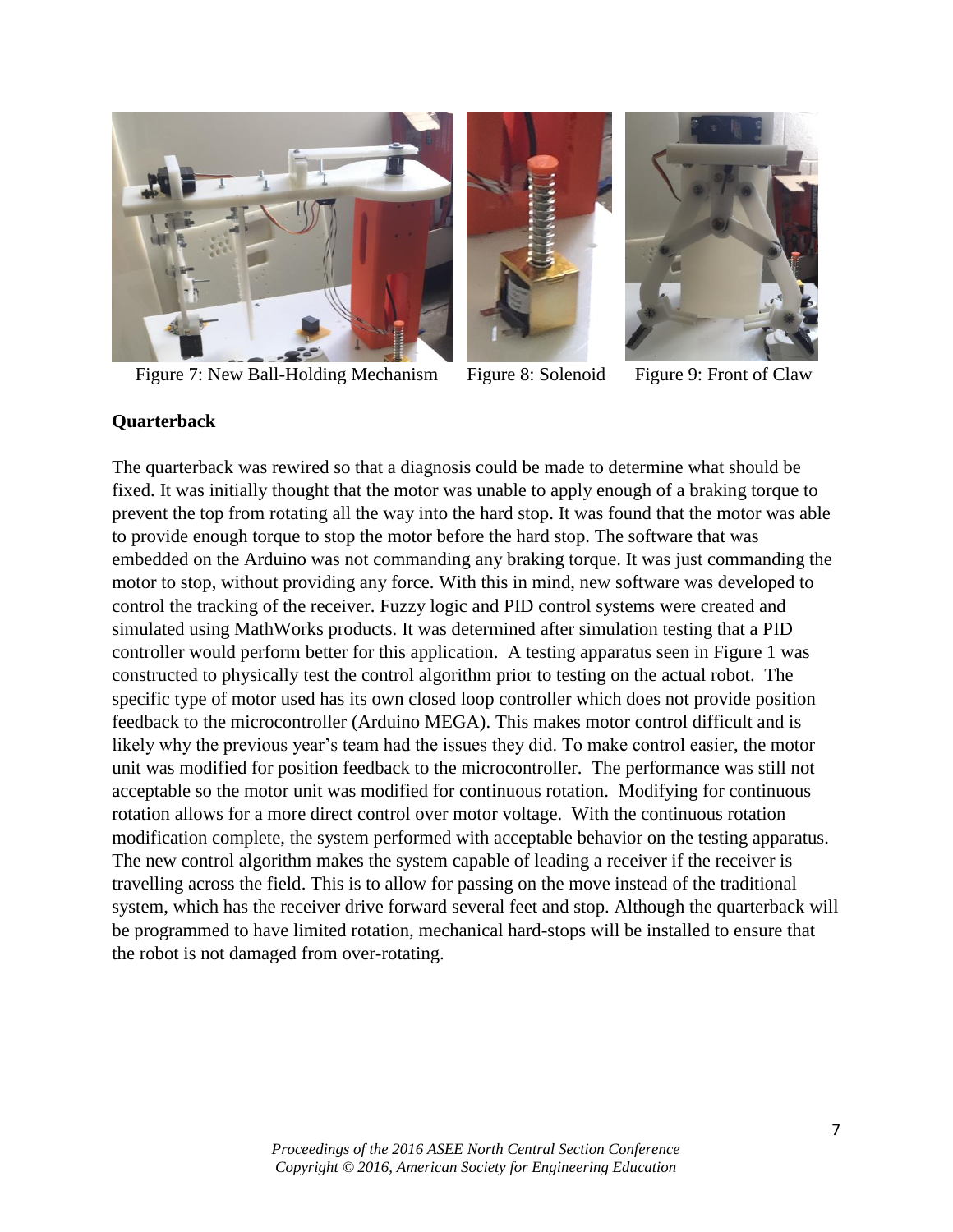

Figure 10: Pan Control Test Apparatus

## **Investigative Work**

After the kicker, center, and quarterback are finished, a 24 volt motor robot is going to be designed and constructed for next year's competition. The 24V robot that was created a few years ago had problems with coding, so, instead of fixing the coding, the robot was cannibalized for parts, and the base plate received unnecessary drill holes. Currently a new base plate and side walls have been created for the new 24V robot. Also, the driving wheels and supporting casters have been mounted to the base plate, as shown in the pictures below.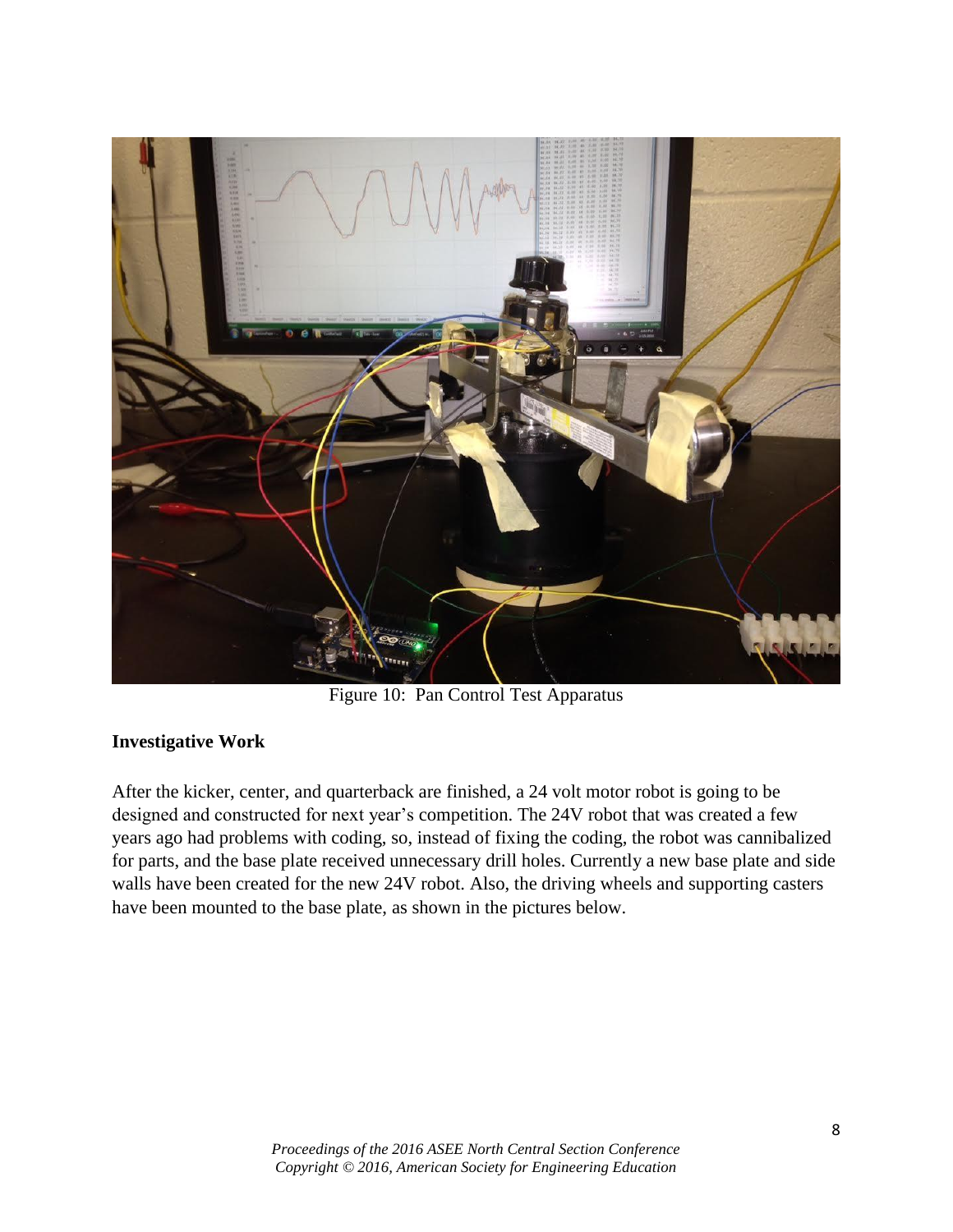

Figure 11: Underside of 24V Robot Figure 12: Frame of 24V Robot



### **Conclusions**

With the kicker and center construction complete, testing can begin. The kicker will be tested by making a mock goal post and kicking the ball through it. The kicker will be tested at various distances to find the max field goal distance. The foot and tee designs may be tweaked to improve the trajectory of the ball. At least 25 test kicks will be done to ensure the kicker can repeat the extra-point kick with a high accuracy. The center will clamp onto the ball and snap it multiple times to test that the backstop and claw will hold with ball without fumbling during the snap. The solenoid brake will be tested by crashing other robots into it and seeing how much movement occurs in the arm. This will simulate an actual game where other robots will be attempting to push the center back into the quarterback. The quarterback will continue to be tested and worked on to improve the PID controller. After the controller has been implemented correctly, testing will take place with the quarterback and receiver. The quarterback will attempt to pass the ball to the receiver under a variety of conditions. These conditions include the having the receiver drive forward several feet and stop and having the receiver drive in a straight-line perpendicular to the quarterback. This testing must all occur before April 15<sup>th</sup>, the day of the game. After the game, any small improvements found during the game will be implemented in the kicker, center, and quarterback. Then the 24V robot will be investigated in earnest. With a month remaining in the semester, the 24V robot will be fully assembled and the control algorithm will be tested.